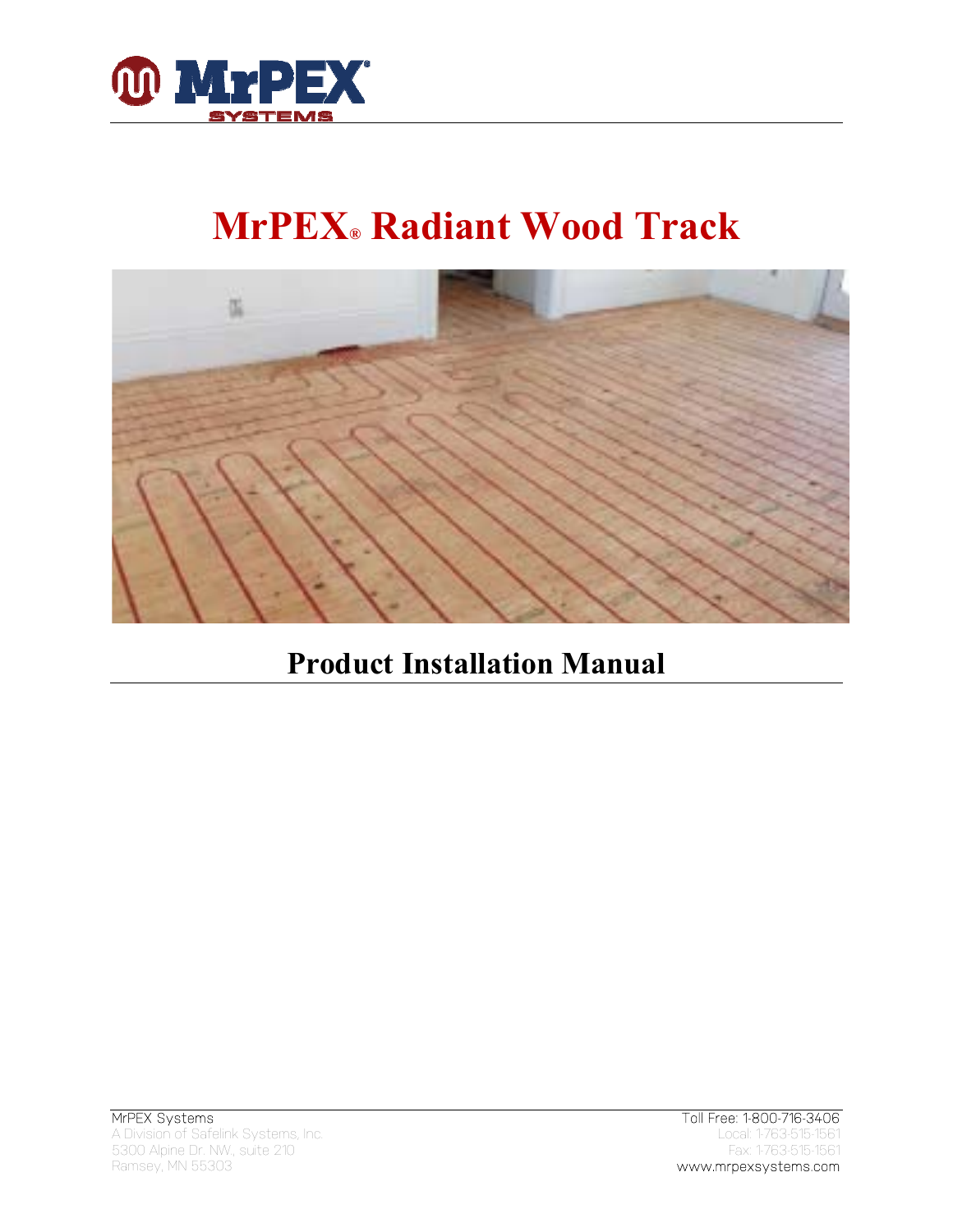

#### **Table of Contents**

| Error! Bookmark not defined. |
|------------------------------|
|                              |
|                              |
|                              |
|                              |
|                              |
|                              |
|                              |
|                              |
|                              |
|                              |
|                              |
|                              |
|                              |
|                              |
|                              |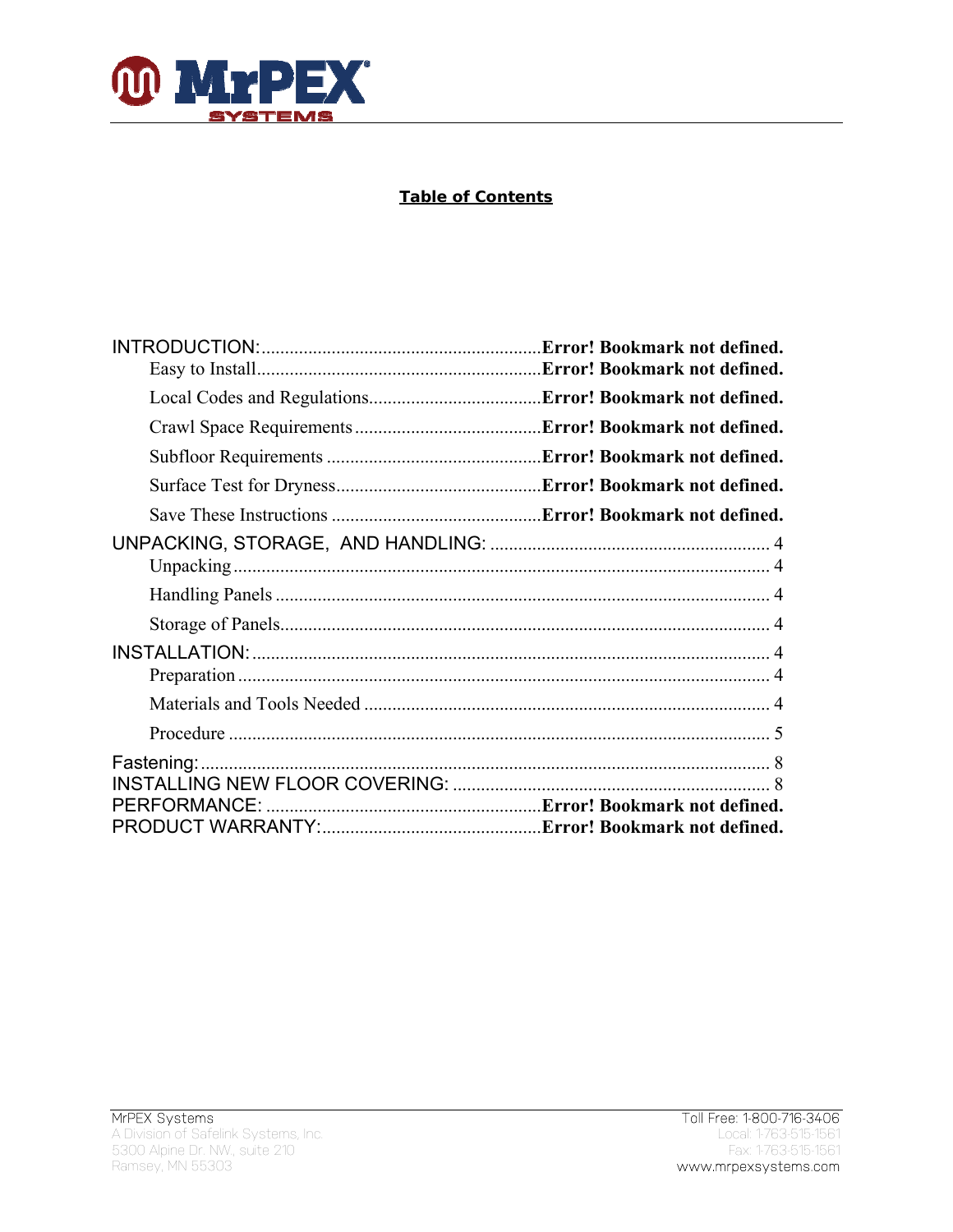

#### **INTRODUCTION:**

#### **Easy to Install**

MrPEX® WoodTrack Panels are designed with center line cut scribes for installation ease. Use these centerlines for cutting panels in half or for centerline cuts on radius panels. Installing MrPEX® WoodTrack Panels are quick and easy. Just follow the simple installation steps in this manual to create a perfect base for your floor coverings, and a complete working radiant heat system.

#### **Local Codes and Regulations**

**Before installing MrPEX® WoodTrack Panel underlayment system, be sure to contact the local building department to determine the necessary permit, installation and inspection requirements for the local jurisdiction.** The installation of MrPEX® WoodTrack Panels must be performed in compliance with all applicable building and safety codes. MrPEX® WoodTrack Panels are intended for installation by a qualified and licensed contractor.

#### **Crawl Space Requirements**

Crawl‐space requirements may vary based on geographic location. Consult local building codes for more specific information.

#### **Subfloor Requirements**

The subfloor system should be designed for a deflection limit of L/360 for the span. The subfloor should be APA Span‐Rated Plywood or OSB with an Exposure 1 classification or better with T&G or back‐blocked at the unsupported edges.

#### **Surface Test for Dryness**

Subfloor and/or Concrete slab must be dry before installing MrPEX® WoodTrack Panels. Ensure that construction conforms to local building codes for that area.

Subfloor and or slab should be tested for dryness by one of the following methods: Tape an 18" x 18" (457 mm x 457 mm) section of plastic (as per ASTM D4263) to the surface of the underlayment. Lay a 24" x 24" high-density, smooth rubber mat on the underlayment surface and weigh down. Lay a piece of 6‐mil vinyl plastic on the underlayment surface, weigh down, and seal the edges. The underlayment is considered dry if there is no discoloration (darkening) of the underlayment or condensation on the test covering after 16 hours. Perform additional tests if necessary. When subfloor or concrete slab has passed the dryness test described above, MrPEX® WoodTrack Panels can be installed.

Note: MrPEX® WoodTrack Panels should be installed over subfloor or concrete only. Do not use MrPEX® WoodTrack Panels over existing vinyl flooring with heavy cushioning or thick foam backing.

#### **Save These Instructions**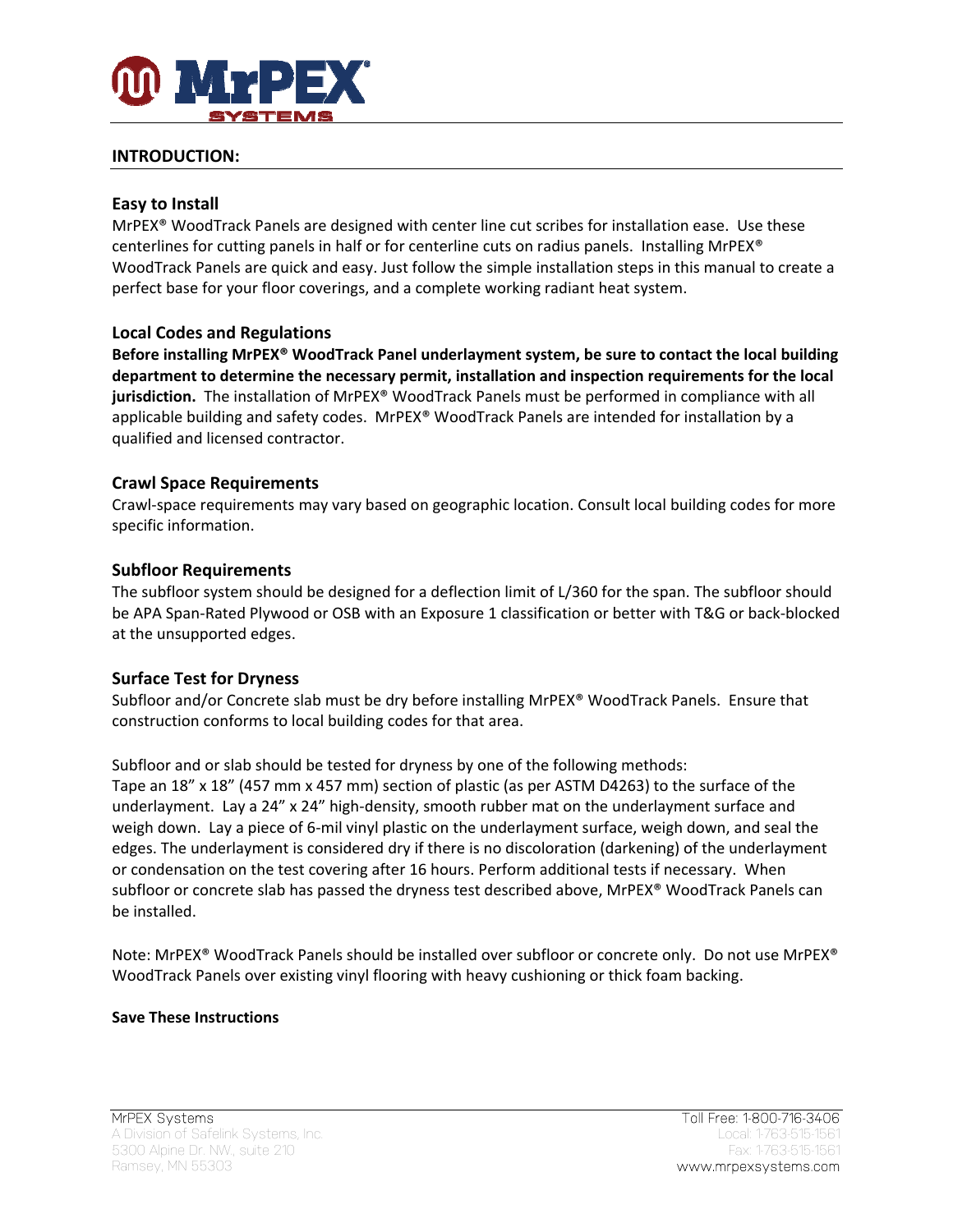

This manual contains important instructions for MrPEX® WoodTrack Panels that must be followed during installation. Before installing MrPEX® WoodTrack Panels, read through, understand and follow all cautionary markings and instructions in this manual.

### **UNPACKING, STORAGE, AND HANDLING:**

#### **Unpacking**

MrPEX® WoodTrack Panels are typically shipped on a skid and smaller orders packed in cartons. Inspect the deliveries on arrival for any signs of shipping damage. Any damage to the shipping container must be noted and the product in that area must be inspected closely to ensure that there is no damage. Take pictures of any damage, and report to the shipping company, distributor and/or MrPEX® immediately.

#### **Handling Panels**

While this product has been designed for many years of successful performance, it should be handled with care… Specifically: Panels have deep tubing slots and should be handled with care. Throwing them onto the floor, for example will most likely cause damage. Do not bend or twist during installation. Handle panels in an upright position to prevent breakage

#### **Storage of Panels**

Always store MrPEX® WoodTrack Panels flat. Keep panels banded until installation, and in a dry, covered area out of the weather. Allow panels to acclimate to temperature and humidity at job site prior to installation.

### **INSTALLATION:**

#### **Preparation**

Clean subfloor and leave free of dust, dirt and debris. Ensure that subfloor is completely dry, and concrete has (no more than 12% moisture prior to installation). Verify that fasteners are flush with, or slightly below, subfloor surface.

#### **Materials and Tools Needed**

Materials: Select galvanized or clear coated staples with a minimum of 18-gauge shank, 1/4" crown (maximum 3/8" crown.) The length of staple should be no longer than the combined thickness of the sub‐floor and underlayment.

Staples should not protrude through subfloor if possible and should be countersunk just below the panel's surface, but no more than 1/8" below the surface.

Do not use divergent staples of any kind.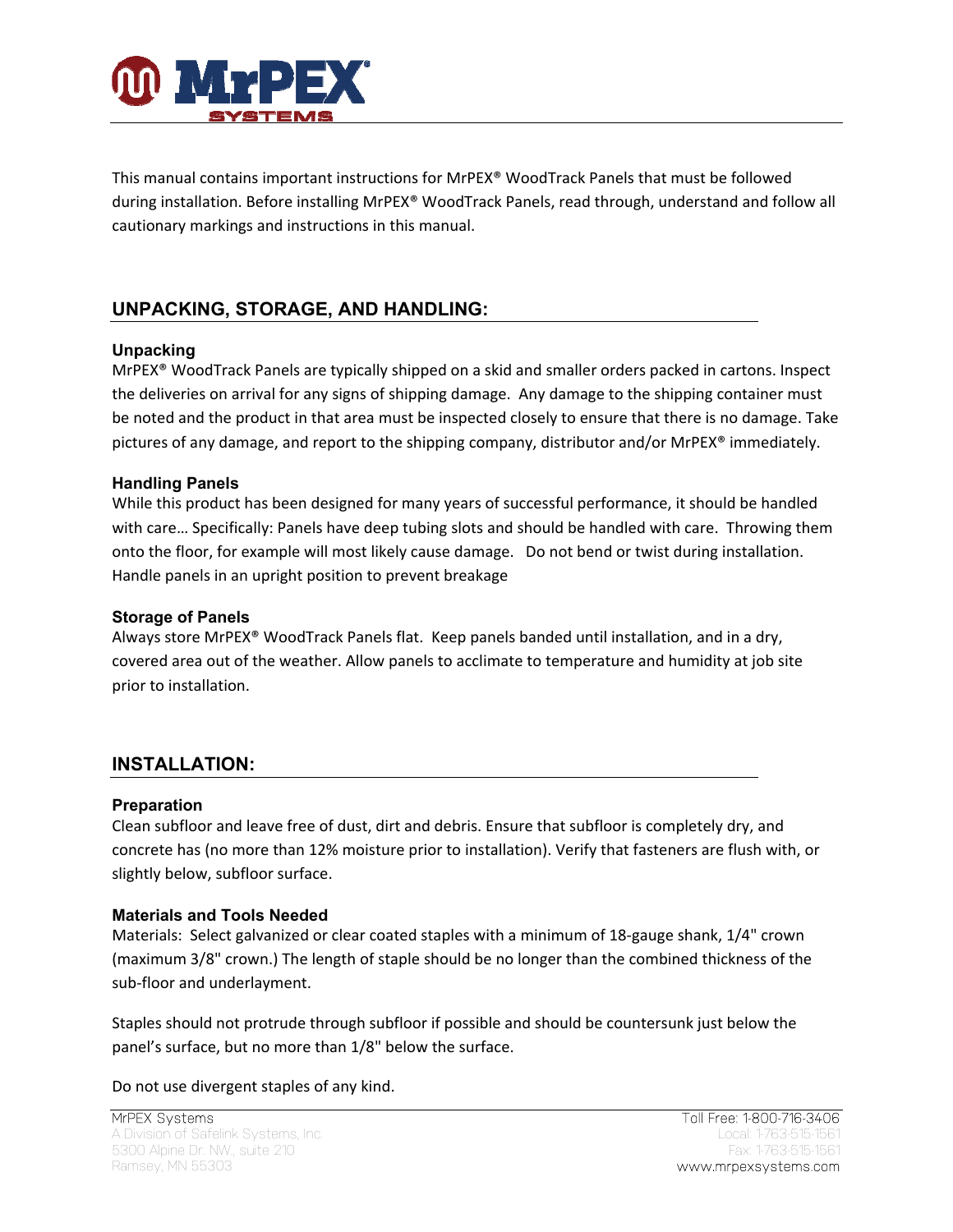

**Adhesive**. We recommend Liquid Nails brand Subfloor and Deck Construction Adhesive (low VOC). For proper glue‐down attachments, follow manufacturer's surface requirements instructions to prepare the underlayment. Prior to installation, conduct a sample test to confirm bond compatibility. Our recommended adhesive amount is a 4 to 6‐inch grid pattern on the entire back surface of the panels

**Radiant Tubing:** MrPEX<sup>®</sup> WoodTrack Panels is designed for use with 3/8" ID nominal ASTM F-876 PEX (cross‐linked polyethylene) with a 1/2" OD. There may be other tubing's that are acceptable. Please check with MrPEX's technical department.

**Tools:** The following tools are required for a typical installation: Common Construction and Radiant Heating hand tools, a portable table saw, and a pneumatic staple or nail gun. Additional specialized tools may be required for more complex jobs with intricate layouts.

#### **Procedure**

B. Layout each room with equivalent tubing lengths (no more than 250 linear feet max). Be sure not to exceed 250 feet per circuit including runs to and from the manifold locations. For areas with heat loss greater than 25 btu/sq.ft the maximum should be kept to 200ft. The following calculation can be used to determine the number of circuits and circuit lengths for a given room: Total sqft x 2 results in total linear feet of tubing required. Then divide the total evenly into circuits that are at max 250 linear feet. Example: a 20' x 25' room is a total of 500sqft. 500 x 2 = 1000 linear feet of tubing. And 1000/4 = 250 linear feet per circuit and 4 circuits are required.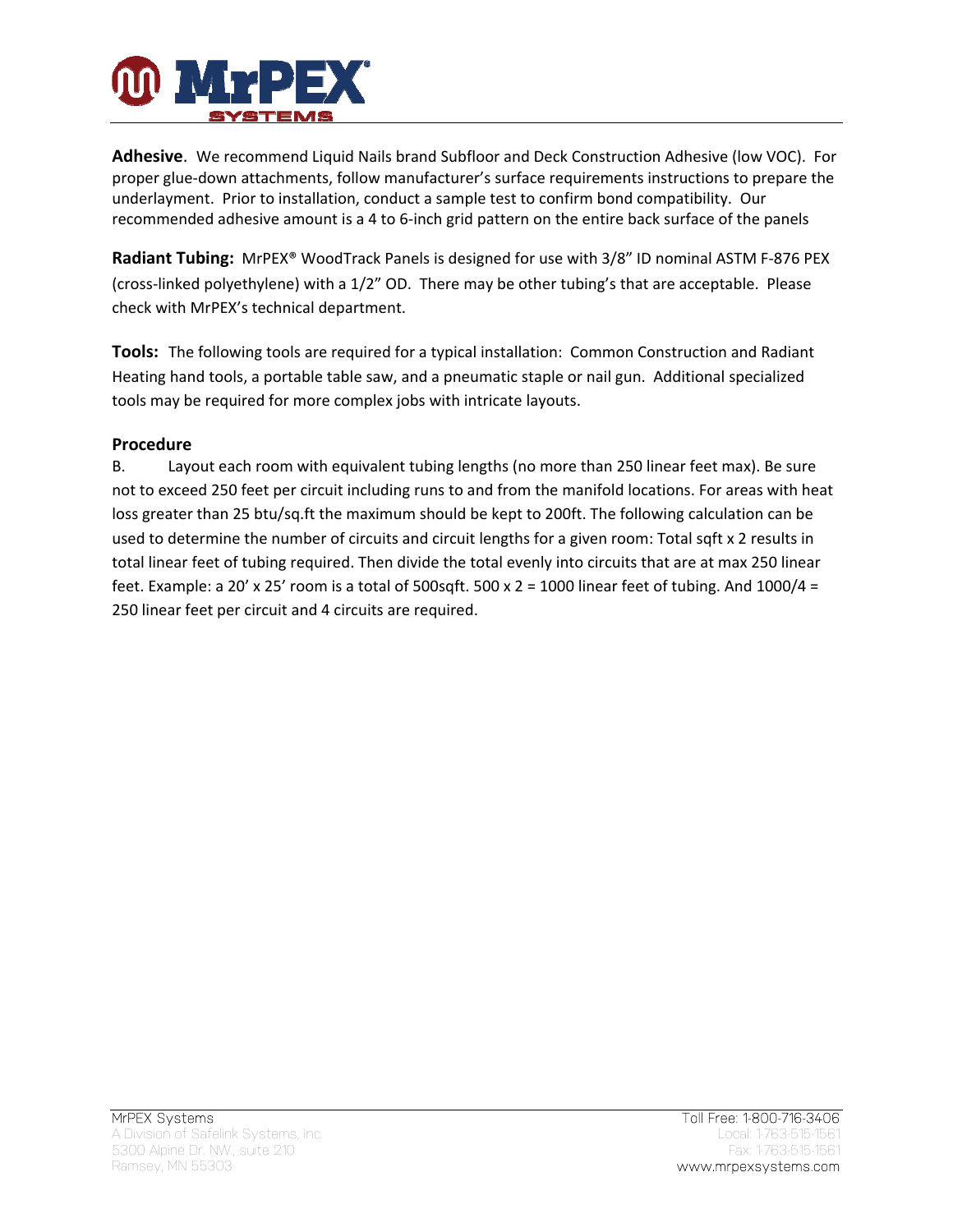

Figure 1: Sample Room Layout

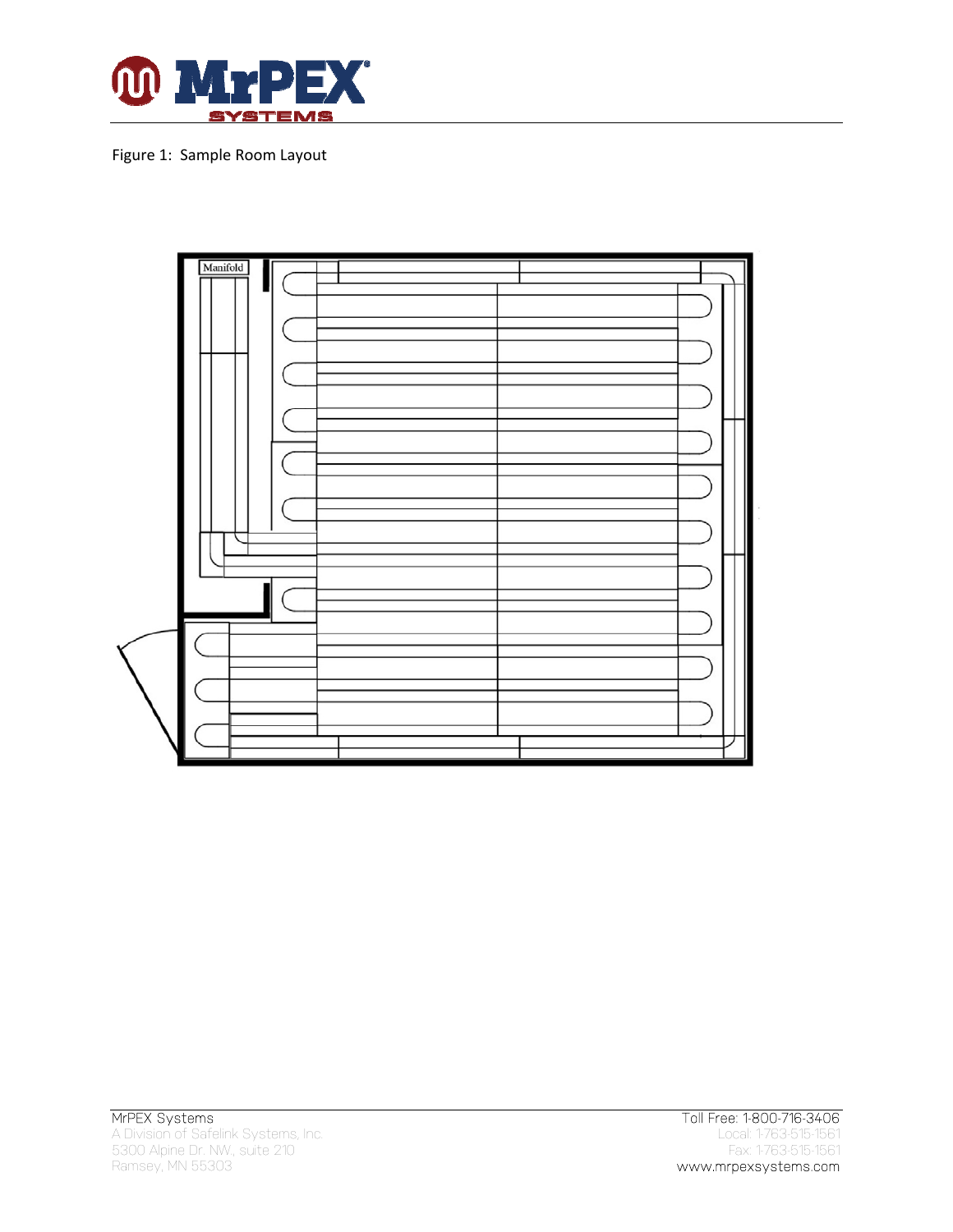

Figure 2: MrPEX® WoodTrack Panel Common Cut Panel Examples



- Work one room at a time. Start by laying out the panels from the manifold location and layout circuits until the panels are laid out though‐out the room.
- When room layout is compete and panels are in place, cut short 12‐16" inch PEX tubing lengths and insert them into panels at junctions to align the tubing slots. This can be done one section at a time as to not waste PEX tubing. The lengths of PEX can be reused for the entire job.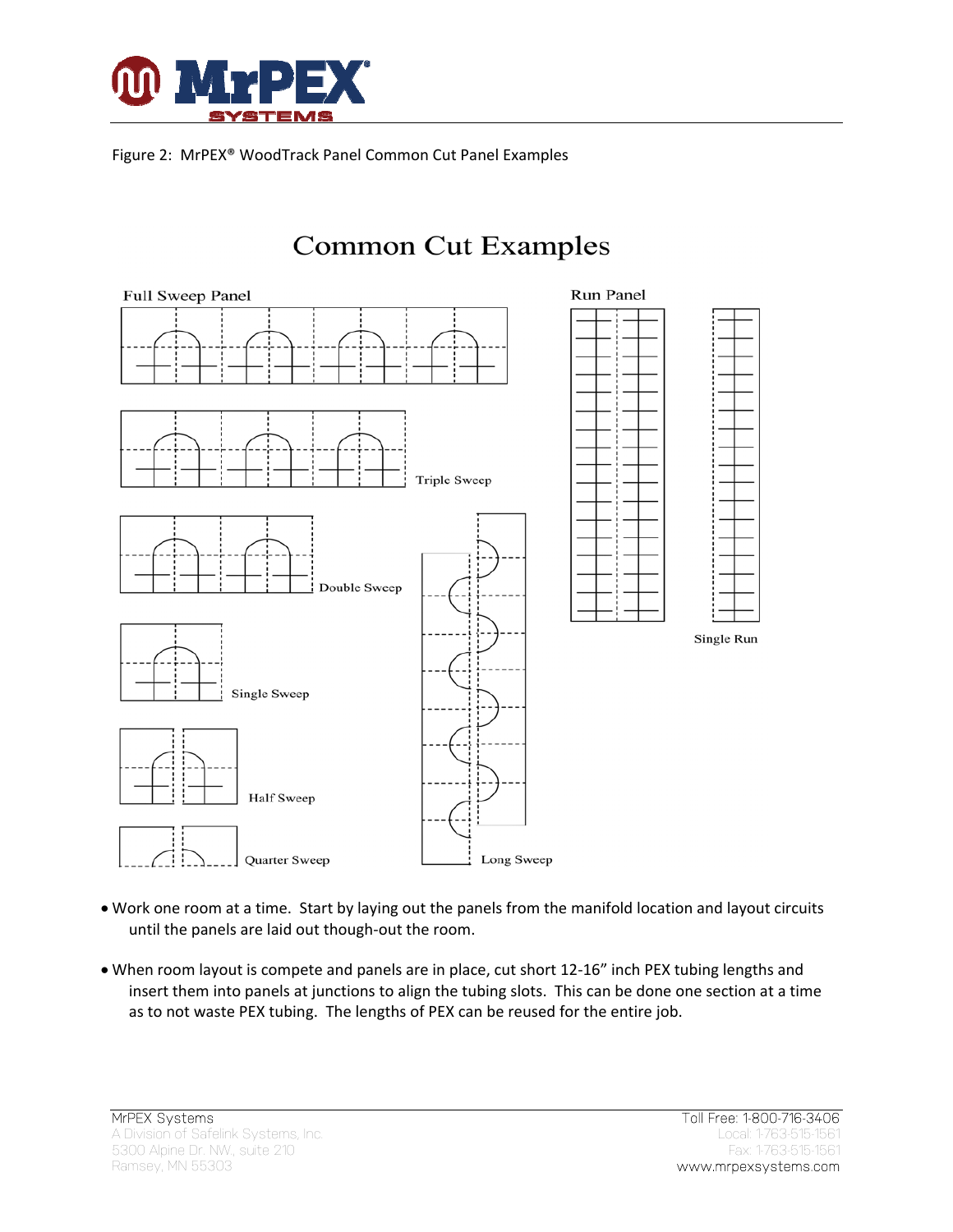

- Working one section at a time, flip MrPEX® WoodTrack Panels over and apply Liquid nails to backs of panels, piece by piece (refer to Materials Section for amount). Then replace the adhesive backed panels into place and push them down securely to the floor. Next insert the alignment tubing and secure each panel into place with appropriate fasteners (see Fastener Section of manual). Continue this process until the entire room is glued and fastened to the subfloor or slab.
- Once the panels in the entire room have been secured, remove the alignment tubing pieces and thoroughly clean debris from the radiant tubing channels. Vacuuming works best for this.
- Next the PEX Tubing can be inserted into the slots. Work on one circuit at a time to press and secure PEX tubing into the tubing channels. Use rubber mallet if necessary.
- Pressure test the tubing lines for leaks. We recommend leaving the system pressurized for 24 hours to check for leak‐down.

#### **Fastening:**

**Fastening Over Wood Subfloor:** Fasten MrPEX® WoodTrack Panels to subfloor using staples, screws, or nails spaced 8" o.c., with perimeter fasteners  $\frac{y}{2}$ " from ends and edges. Make sure that fasteners are flush or slightly below the panel surface.

**Fastening Over Concrete Slab:** Fasten MrPEX® WoodTrack Panels to concrete using Tapcon or Hilti type fasteners. Be sure to have adequate penetration into slab. See fastener manufacturer instructions for recommended specifications. This procedure should be performed by a qualified Contractor. Make sure that fasteners are flush or slightly below the panel surface.

#### **INSTALLING NEW FLOOR COVERING:**

Floorcovering should be installed immediately after the installation of MrPEX® WoodTrack Panels to avoid damage or environmental influences. Prolonged exposure to foot traffic will impact the performance of the MrPEX® WoodTrack Panels. Prior to installation of final floor covering, avoid heavy traffic and moving heavy items across panels.

Follow the floorcovering manufacturer's instructions carefully before installing the floorcovering.

Use only adhesives recommended by the floorcovering manufacturer for use over wood underlayment.

Avoid fastening into Radiant Heat tubing lines.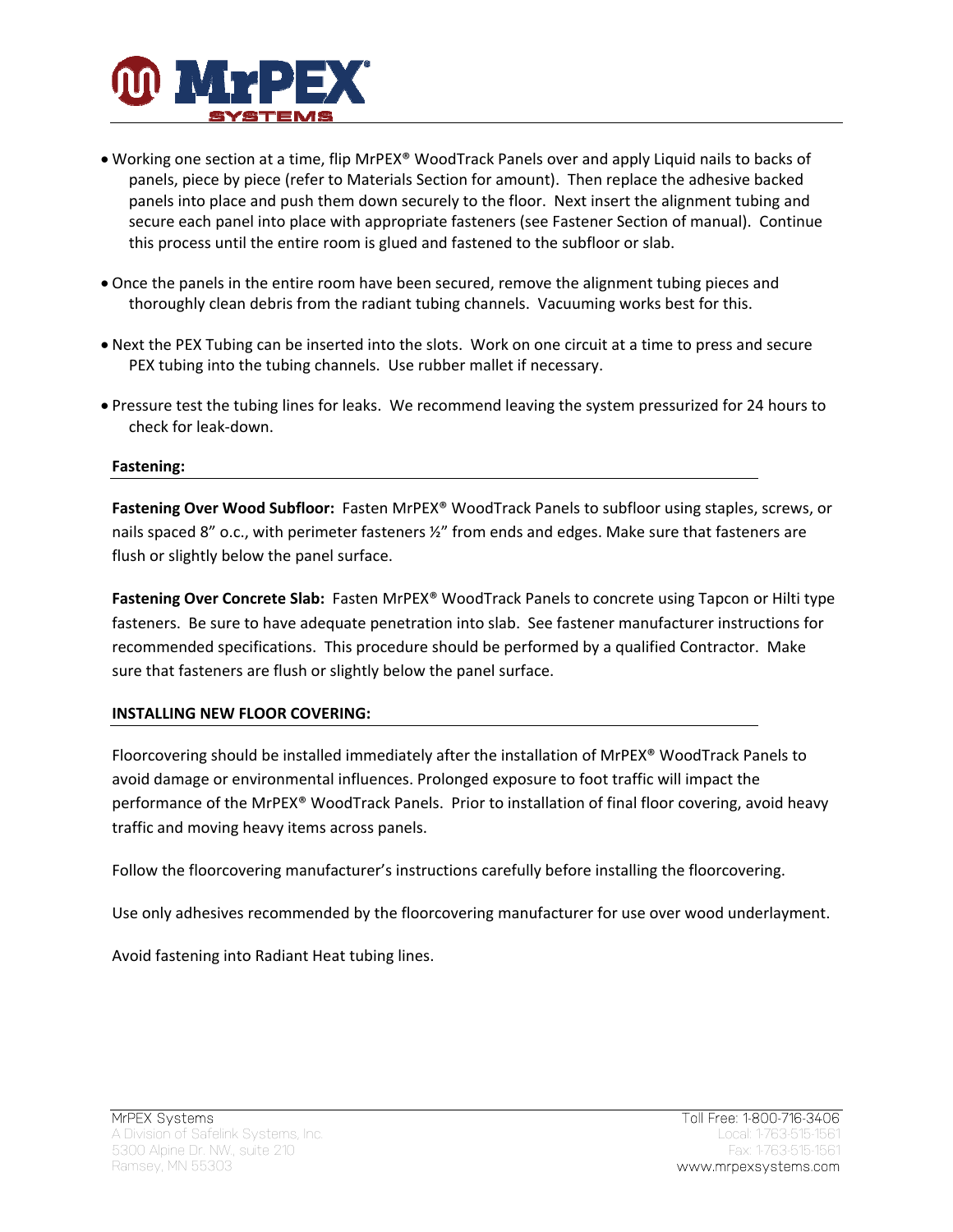

#### **PERFORMANCE:**

Optimum performance of MrPEX® WoodTrack Panels and any implied warranty is dependent on correct handling and installation procedures.

Figure 3: Performance Chart



Required Supply Water Temperature vs Floor Temperature Assumption: 70 degree ambient temperature

Figure 4: R‐Values of Finished Floors

| <b>Material</b>              | <b>Typical R-Value</b> | R-Value per inch | <b>Typical Thickness</b> |
|------------------------------|------------------------|------------------|--------------------------|
| Plywood                      | 0.825                  | 1.10             | 0.750                    |
| <b>OSB</b>                   | 1.000                  | 1.40             | 0.750                    |
| Softwood                     | 1.050                  | 1.10             | 0.750                    |
| Sheet Vinyl                  | 0.825                  | 1.60             | 0.125                    |
| Vinyl Composition Tile (VCT) | 0.200                  | 1.60             | 0.125                    |
| Linoleum                     | 0.200/0.400            | 1.60             | 0.250/0.125              |

A Division of Safelink Systems, Inc. Local: 1-763-515-1561 5300 Alpine Dr. NW., suite 210 Fax: 1-763-515-1561 Fax: 1-763-515-1561 Fax: 1-763-515-1561 Fax: 1-763-515-1561 Ramsey, MN 55303 www.mrpexsystems.com

MrPEX Systems Toll Free: 1-800-716-3406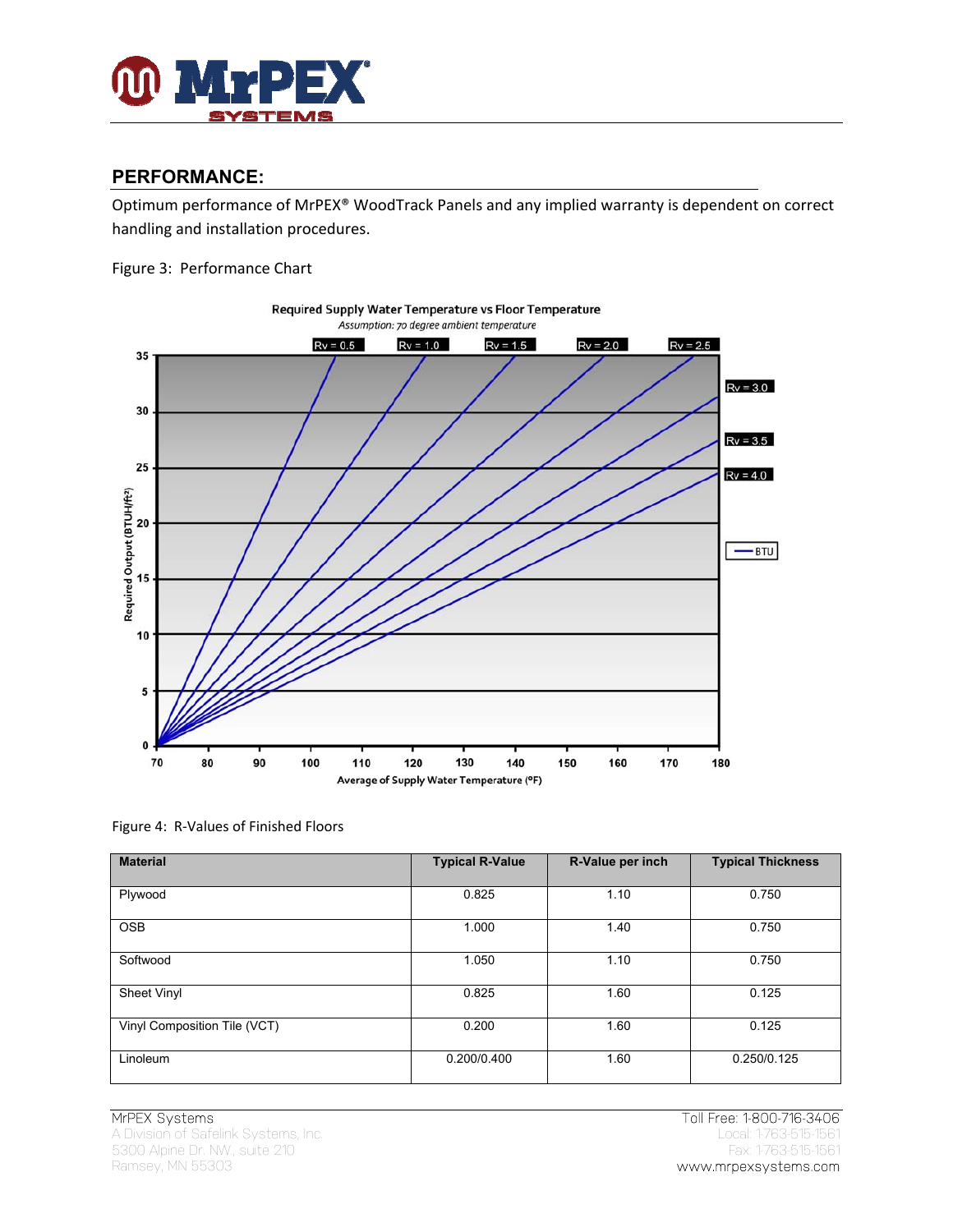

| <b>Material</b>                      | <b>Typical R-Value</b> | R-Value per inch | <b>Typical Thickness</b> |
|--------------------------------------|------------------------|------------------|--------------------------|
| Plywood                              | 0.825                  | 1.10             | 0.750                    |
| <b>OSB</b>                           | 1.000                  | 1.40             | 0.750                    |
| Softwood                             | 1.050                  | 1.10             | 0.750                    |
| <b>Sheet Vinyl</b>                   | 0.825                  | 1.60             | 0.125                    |
| Vinyl Composition Tile (VCT)         | 0.200                  | 1.60             | 0.125                    |
| Linoleum                             | 0.200/0.400            | 1.60             | $0.\overline{250/0.125}$ |
| Dense Rubber Flooring                | 0.200                  | 1.30             | 0.325                    |
| <b>Recycled Rubber Flooring</b>      | 0.250                  | 2.20             | 0.500                    |
| Cork Underlay-WECU SoundLess 6mm     | 1.100                  | 1.04             | 0.250                    |
| <b>Brick</b>                         | 2.600                  | 2.25             | 1.500                    |
| Marble                               | 3.375                  | 0.80             | 0.500                    |
| Ceramic Tile                         | 0.400                  | 1.00             | 0.250                    |
| <b>Thinset Mortar</b>                | 0.250                  | 0.40             | 0.125                    |
| <b>MDF/Plastic Laminate</b>          | 0.050                  | 1.00             | 0.500                    |
| Laminate Floor Pad                   | 0.500                  | 1.92             | 0.160                    |
| <b>Engineered Wood Flooring</b>      | 0.300/0.375/0.500      | 1.00             | 0.375/0.625/0.750        |
| Floating Floor Laminate/Wood Padding | 0.750                  | 1.60             | 0.125                    |
| Engineered Bamboo                    | 0.200                  | 0.98             | 0.625                    |
| Solid Oak Flooring                   | 0.600                  | 0.85             | 0.750                    |
| Solid Maple Flooring                 | 0.638                  | 1.28             | 0.750                    |
| Carpet Pad / Slab Rubber 33 lb.      | 0.750/0.320/0.480      | 1.28             | 0.250/0.375/0.500        |
| Carpet Pad / Waffle Rubber 25 lb.    | 0.640/0.620            | 2.48             | 0.250/0.500              |
| Carpet Pad - Jute/Fiber              | 1.940/1.250            | 3.88             | 0.500/0.325              |
| Prime Urethane Carpet Pad            | 1.400/2.150            | 4.30             | 0.325/0.500              |
| Bonded Urethane Carpet Pad           | 1.350/2.100            | 4.20             | 0.325/0.500              |
| Carpet - Synthetic Fiber             | 0.700                  | 2.80             | 0.250                    |
| Carpet - Synthetic Fiber             | 1.400/2.100            | 2.80             | 0.500/0.750              |
| Carpet - Wool                        | 1.575/2.100            | 4.20             | 0.375/0.500              |

A Division of Safelink Systems, Inc. Local: 1-763-515-1561 5300 Alpine Dr. NW., suite 210 Fax: 1-763-515-1561 Ramsey, MN 55303 **www.mrpexsystems.com** 

MrPEX Systems<br>
A Division of Safelink Systems, Inc.<br>
A Division of Safelink Systems, Inc.<br>
Cocal: 1-763-515-1561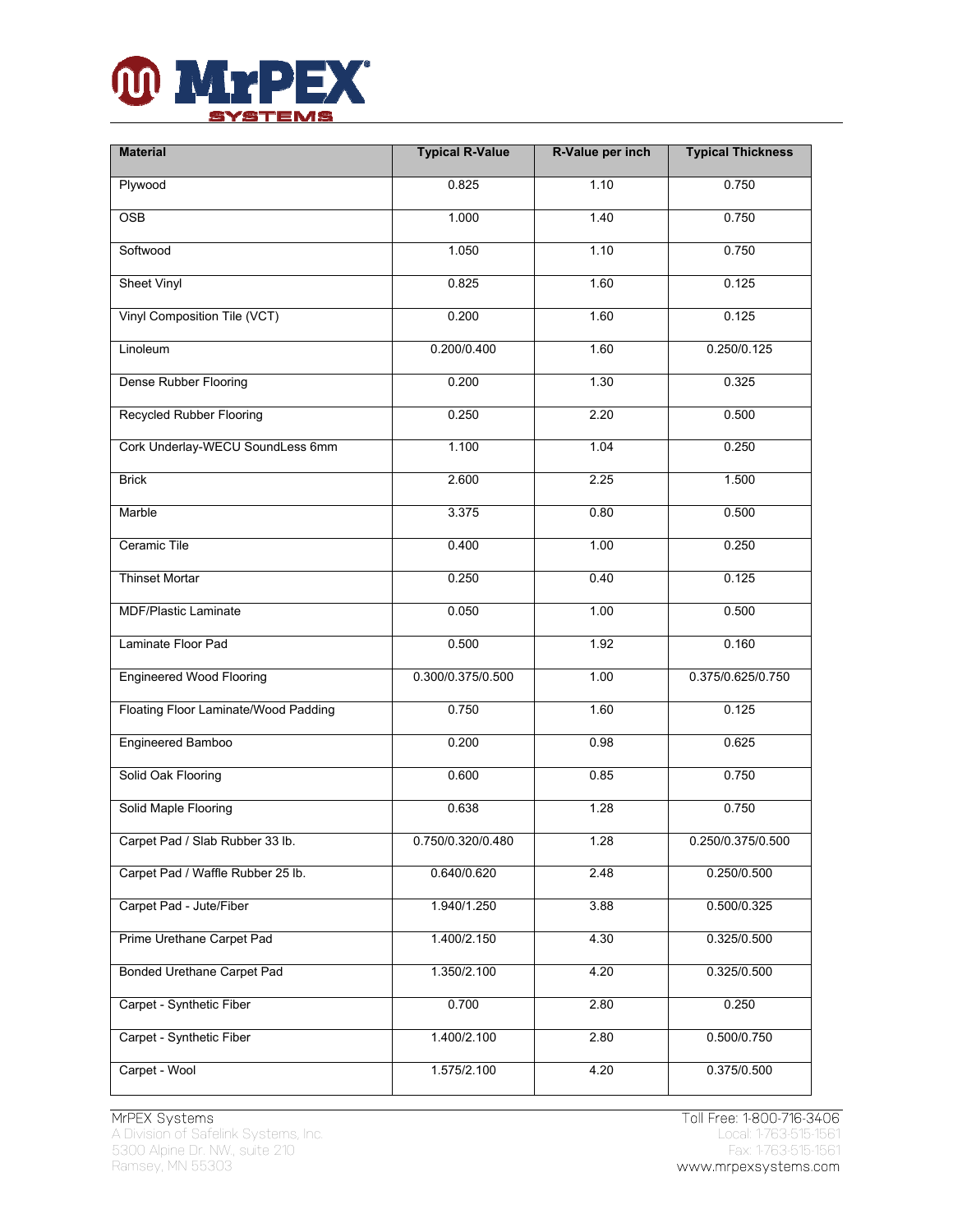

#### **PRODUCT WARRANTY:**

This limited warranty applies to the original retail purchaser ("Purchaser") of MrPEX® WoodTrack Panel underlayment (the "Product") and to any owner of a residential building on which the Product is originally installed ("Owner"). MrPEX Systems warrants that its Product will, at the time of shipment, meet or exceed the physical and mechanical properties for its intended use as a radiant heat underlayment panel. Subject to the installation requirements and conditions set forth below, MrPEX Systems warrants that, for a period of 10 years from the date of installation, the panels:

Will not delaminate or contribute to discoloration of the floor covering material.

Will hold the floorcovering material permanently to the floor.

Panels must be installed in accordance with the manufacturer's instructions and prescribed fastening patterns and adhesives spread rates for this warranty to apply.

Warranty shall only be effective if panels are stored, handled and installed in accordance with the attached MrPEX® WoodTrack Panel installation instructions. Warranty applies to residential installations only.

Length of Coverage: This transferable warranty is valid for 10 years from the date of installation.

If any panels should fail to meet the above limited warranty, MrPEX Systems will, at its discretion:

• Supply replacement panels for those found to not satisfy the warranty; or

• Refund the full purchase price of the defective panels if the floor covering has not yet been installed; or

• Pay an amount equal to the purchase price of the defective panels, adhesives, and floorcovering, and reasonable installation cost of the floorcovering.

Claims regarding panels that fail to meet the limited warranty will only be honored subject to the following conditions:

• A written notification of claim must be delivered to MrPEX Systems within (30) days from the time you discover possible defect with the panels, including a brief description of the problem, along with photographs and samples if available.

• The claim must include proof of purchase sales receipt, invoice, dealer's name and address, along with address and date installed.

• MrPEX Systems must be provided the opportunity to inspect the reported damage claim prior to any alteration, change or repair for period of at least (30) days after it's receipt of the notice of the claim.

• Send claims to MrPEX® Systems 5300 Alpine Dr NW Suite 210 Ramsey MN 55303

#### MrPEX Systems does not accept responsibility for:

• Telegraphing at panel edges caused by uneven floor joist, movement of the sub-floor, telegraphing or foreign material due to improper cleaning, tile or vinyl shrinkage, insufficient or improper use of floor-patch or poor workmanship.

• Damage due to structural movement of the building or failure of the structure material to which panels are attached.

• Deficiencies in the sub-floor / floor joist assembly including but not limited to irregular subfloor surface, or voids in the subfloor.

• Improper storage, handling or installation, or failure to install in accordance with the attached installation instructions for MrPEX® WoodTrack Panels.

• Defects, incompatibility or failures of the manufacturers' products in the floor assembly including but not limited to fasteners, adhesives and floorcovering.